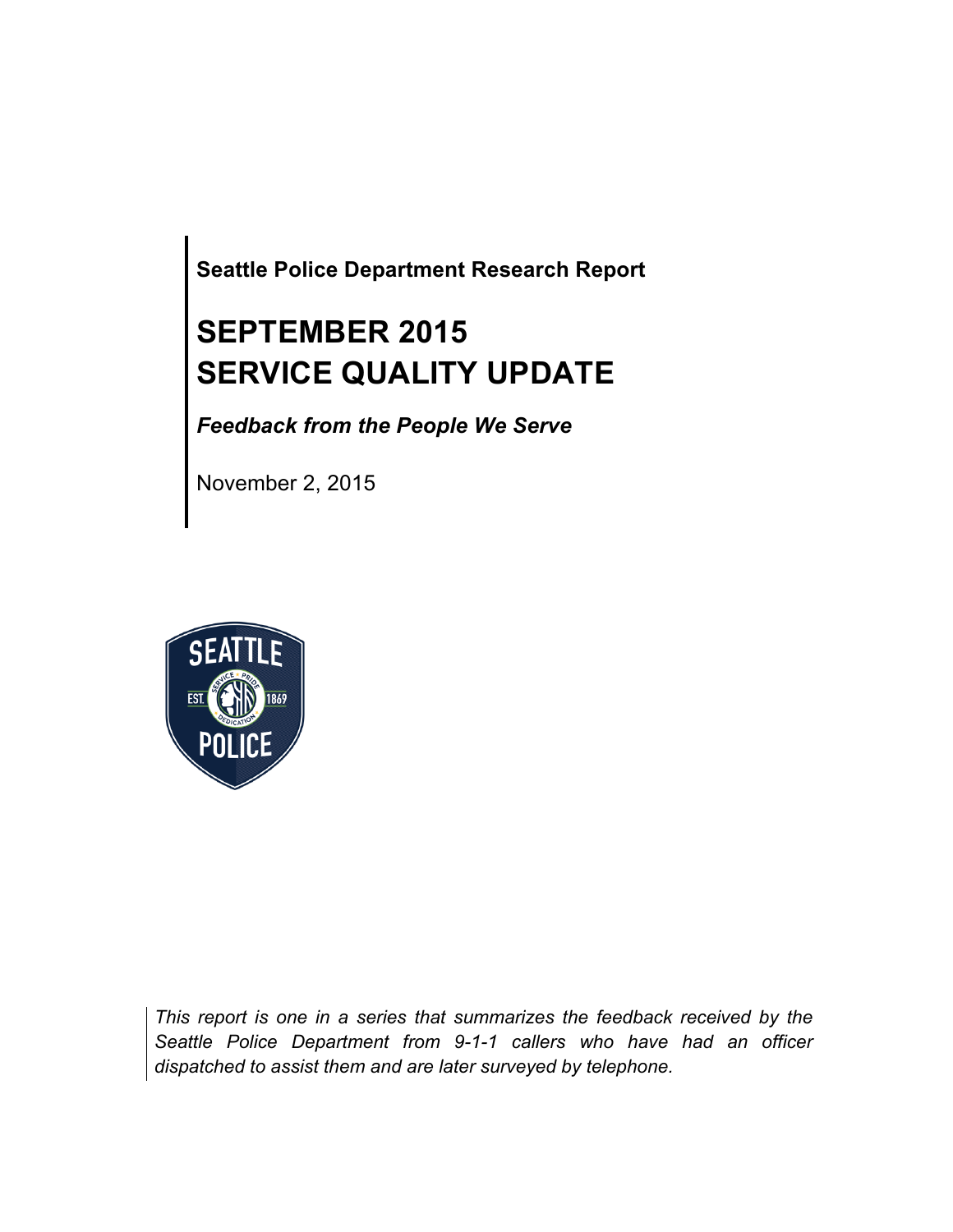### **9-1-1 Caller Surveys: Summary and Conclusions**

The Seattle Police Department customer satisfaction surveys provide feedback about the service provided by the Department to those who call 9-1-1 and have an officer dispatched to assist them. Key findings and conclusions from September 2015 and comparisons to previous surveys are summarized below.

**Overall Satisfaction**. Overall, customers were satisfied with their experience with the Department "from calling 9-1-1 on to all contacts [they] had with the Police Department as a result of that call." Over 70 percent rated their overall satisfaction with this experience as 4 or 5 on a five-point scale were 5 means "extremely satisfied," for an average rating of 4.07 out of 5 possible points. Overall satisfaction in September 2015 did not differ significantly from June 2006, the first survey, and overall satisfaction was lower in September than in June 2015.

**Officers Responding to Customers' 9-1-1 Calls.** Customers rated the officers who responded to their calls positively. Customers indicated that the officers who responded to the 9-1-1 calls were professional and courteous (56% "strongly agree"); listened to customer concerns, answered questions, and provided the information, assistance, and explanations customers needed and wanted (40% to 43% "strongly agree"). However, these officers received slightly lower ratings for telling customers "what would happen next" and giving "tips on preventing future crimes" (34% and 15% "strongly agree," respectively).

Ratings that the responding officers were (1) professional and courteous, (2) provided the information needed, (3) clearly explained procedures and requirements, (4) told you what would happen next, and (5) gave tips on preventing crimes increased significantly since the first survey in June 2006. Ratings of two items decreased significantly between June 2015 and September 2015: "The officer told you what would happen next" and "The officer gave you tips on preventing future crimes."

**Seattle Police Department Overall**. Customers also rated the Department highly. Customers indicated that "Department personnel are professional and courteous" (36% "strongly agree") and the Department is available when needed, focuses on public safety issues of concern, clearly explains procedures and requirements, and is a good resource for information about preventing crime (18% to 26% "strongly agree"). While these are positive ratings, ratings of the officers with whom customers had personal contact (the officers responding to 9-1-1 calls) were higher than ratings of the Department overall.

Ratings that (1) Department personnel are professional and courteous and that the Department (2) focuses on public safety issues of concern, (3) clearly explains procedures and requirements, and (4) is a good resource for information about preventing crime increased significantly since the first survey.

**9-1-1 Operations**. Customers were satisfied with the assistance provided by the 9-1-1 operator (69% "extremely satisfied") and with the speed with which their calls were answered by the operator (63% "extremely satisfied"). Satisfaction with service provided by the 9-1-1 operator was higher in September 2015 than in the first survey in June 2006. Satisfaction with the speed with which calls were answered did not change significantly since June 2015, when the question was introduced. Nine percent, or 19 customers, had to dial 9-1-1 more than once to reach an operator in June 2015, though all callers should be able to reach an operator the first time they dial 9-1-1.

**Feelings of Safety**. Customers said that they feel more safe "walking alone in your neighborhood during the day" (59% "extremely safe") than they do "walking alone in your neighborhood at night" (24% "extremely safe") or overall in Seattle (20% "extremely safe"). Customers' overall feelings of safety in Seattle have declined significantly since June 2015 and November 2006, when first asked.

As in past surveys, customers reported that the incident that caused them to call 9-1-1 led some of them to feel less safe than before, but the service provided by the Department as a result of their calls to 9-1-1 increased the proportion of customers who felt more safe and decreased the proportion that felt less safe than before they called 9-1-1. The service provided by the Department appears to provide customers with reassurance and increase their feelings of personal safety.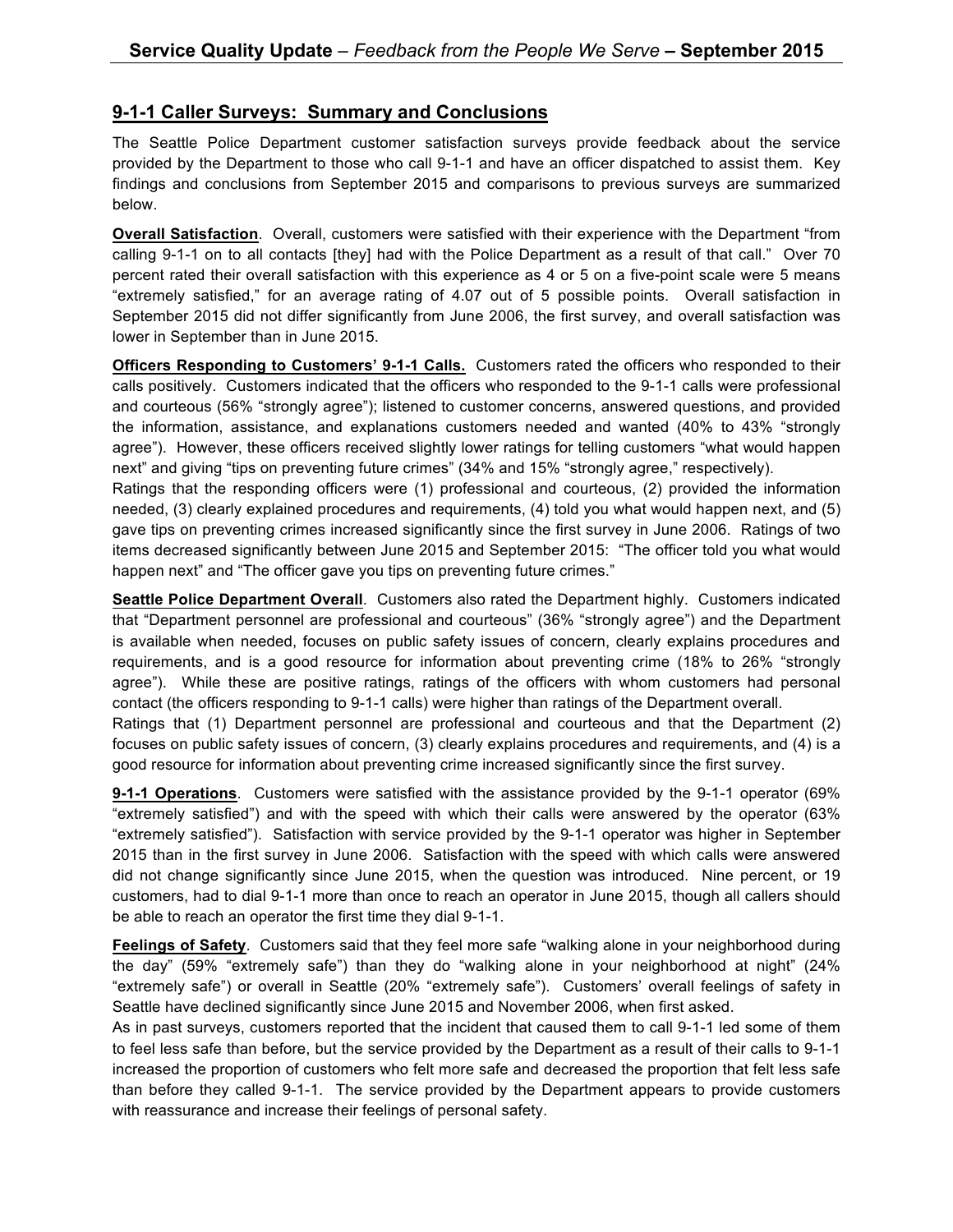## **9-1-1 Caller Surveys: Results**

This report (1) summarizes key results of the September 2015 survey of customers who called 9-1-1 in late August and had an officer dispatched to assist them and (2) compares the September 2015 results with those of the previous 28 surveys of 9-1-1 callers conducted between June 2006 and June 2015.

**Overall Satisfaction.** Customers who had an officer dispatched to provide assistance after calling 9-1-1 were asked to use a five-point scale, where 5 means "extremely satisfied" and 1 means "not at all satisfied, to answer the question, "Overall, how satisfied are you with this experience with the Seattle Police Department – from calling 9-1-1 on to all contacts you had with the Police Department as a result of that call?"

As the next chart shows<sup>1</sup>, 72 percent of customers rated their satisfaction with this experience with the Department as 4 (23%) or 5 (49%) on a five-point scale where 5 means "extremely satisfied." Three percent rated their satisfaction as 1, or "Not at all satisfied," and eight percent rated their satisfaction as 2 on the five point scale where 1 means, "Not at all satisfied."



The question about overall satisfaction has been included in all 29 customer satisfaction surveys, and customers' responses to this question differed significantly across surveys. The next chart shows the average ratings of overall satisfaction from four of the surveys: June 2006, when the survey was first conducted; June 2012, the month before the Department entered into the consent decree with the Department of Justice; and June 2015 and September 2015, the two most recent surveys. $^2$ 

With an average rating of 4.07 in September 2015, overall satisfaction with the experience with the Seattle Police Department did not differ significantly from June 2006, when the first survey was conducted. Ratings were significantly lower in September 2015 than in June 2015 and in June 2012.



 $1$  Percentages do not always total 100 in this and subsequent charts due to rounding.

 $2$  The numbers of respondents answering each question are often omitted from these charts for readability, but the number consistently was close to 200. Average ratings shown in bold font differed significantly between June 2015 and September 2015, the last two surveys. Average ratings of items with an asterisk (\*) following the text of the item differed significantly between the first time the question was asked and September 2015.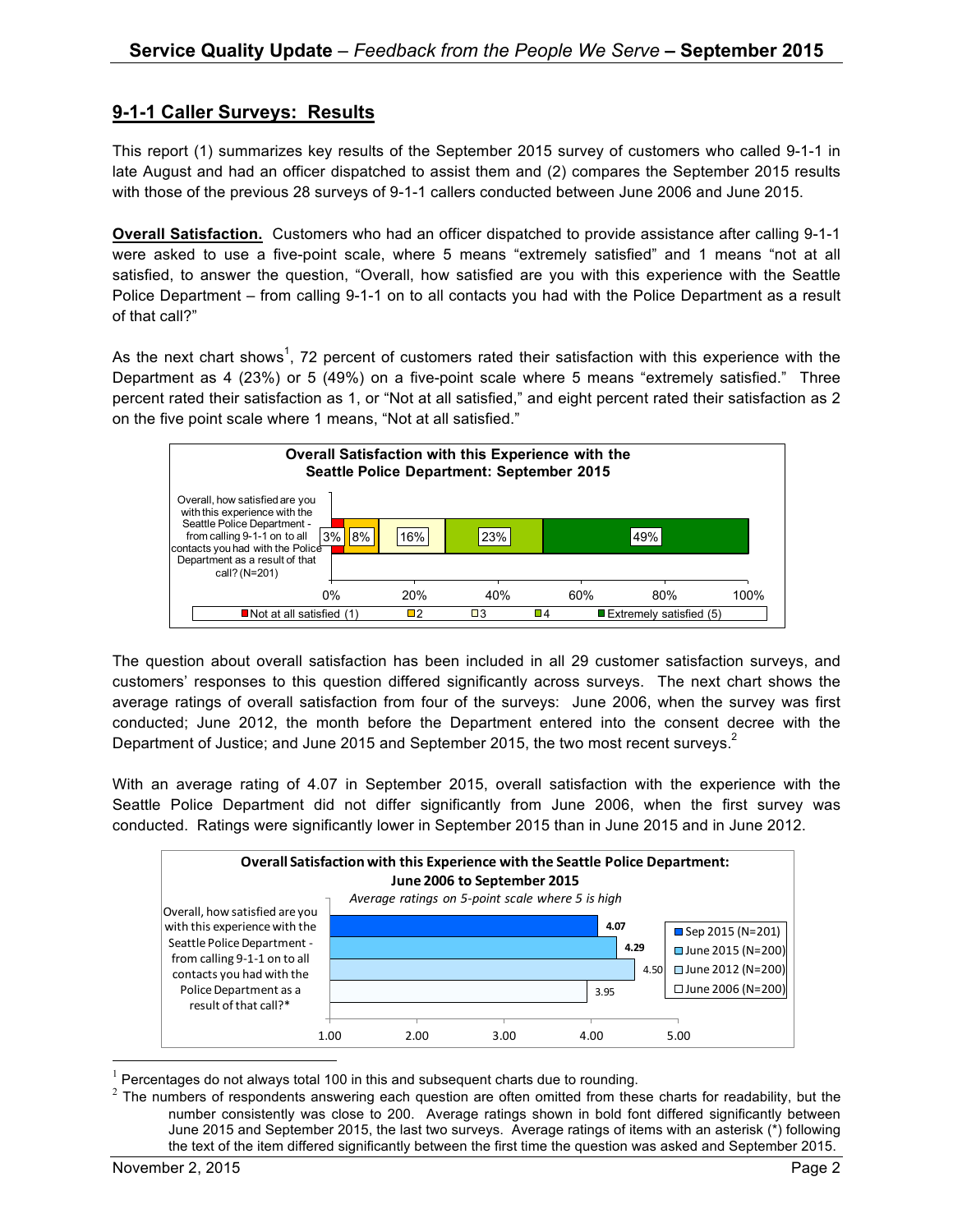**Officer Responding to the Call.** To assess customers' experiences with and opinions of the officer who responded to their calls to 9-1-1, customers were asked to indicate their level of agreement ("Strongly agree," "Agree," "Neither agree nor disagree," "Disagree," or "Strongly disagree") with a series of statements about the officer.

Customers rated officers highest for being professional and courteous and lowest for giving tips on preventing future crimes, as shown in the next chart.

- Over half (56%) of the customers said that they "strongly agree" that the officer who first visited after their call to 9-1-1 "was professional and courteous," and 98 percent said that they "agree" or "strongly agree" with this statement. Just one percent said that they "disagree" that "The officer was professional and courteous," and no one strongly disagreed with this statement.
- Between 40 and 43 percent of the customers said that they "strongly agree" with five of the statements: "The officer listened to your concerns," "The officer answered your questions," "The officer provided you the information you needed," "The officer provided the assistance you needed," and "The officer clearly explained procedures and requirements." Between 85 and 96 percent of customers said that they "agree" or "strongly agree" with these statements, and between two and eleven percent said that they "disagree" or "strongly disagree" with the statements.
- One third (34%) of the customers said that they "strongly agree" with the statement, "The officer told you what would happen next." Three-fourths (78%) said that they "agree" or "strongly agree," and 18 percent "disagree" or "strongly disagree," with this statement.
- A total of 49 percent of the customers said that they "strongly agree" or "agree," and 39 percent said that they "disagree" or "strongly disagree," with the statement, "The officer gave you tips on preventing future crimes."

| Opinions of Officer Responding to the 9-1-1 Call: September 2015            |                                |                                   |                      |                  |      |
|-----------------------------------------------------------------------------|--------------------------------|-----------------------------------|----------------------|------------------|------|
| The officer was professional<br>and courteous. (N=201)                      | $1\%$                          | 42%                               |                      | 56%              |      |
| The officer listened to your<br>concerns. (N=202)                           | 1%<br>$1\%$<br>$1\overline{6}$ | 53%                               |                      | 43%              |      |
| The officer answered your<br>questions. (N=201)                             | $3\%$ 2%                       | 52%                               |                      | 42%              |      |
| The officer provided you the<br>information you needed.   1%  <br>$(N=199)$ | 6%<br>6%                       | 48%                               |                      | 40%              |      |
| The officer provided the<br>assistance you needed. 1%   9%<br>$(N=201)$     | 3%                             | 45%                               |                      | 42%              |      |
| The officer clearly explained<br>procedures and<br>requirements. (N-192)    | 10%<br>$1\%$<br>4%             | 45%                               |                      | 40%              |      |
| The officer told you what<br>would happen next. (N=192)                     | 15%<br>3%                      | 4%<br>44%                         |                      | 34%              |      |
| The officer gave you tips on<br>preventing future crimes.<br>$(N=157)$      | 8%                             | 31%                               | 13%                  | 34%              | 15%  |
|                                                                             | 0%                             | 20%<br>40%                        | 60%                  | 80%              | 100% |
| ■ Strongly disagree                                                         | <b>□</b> Disagree              | $\Box$ Neither agree nor disagree | $\blacksquare$ Agree | ■ Strongly agree |      |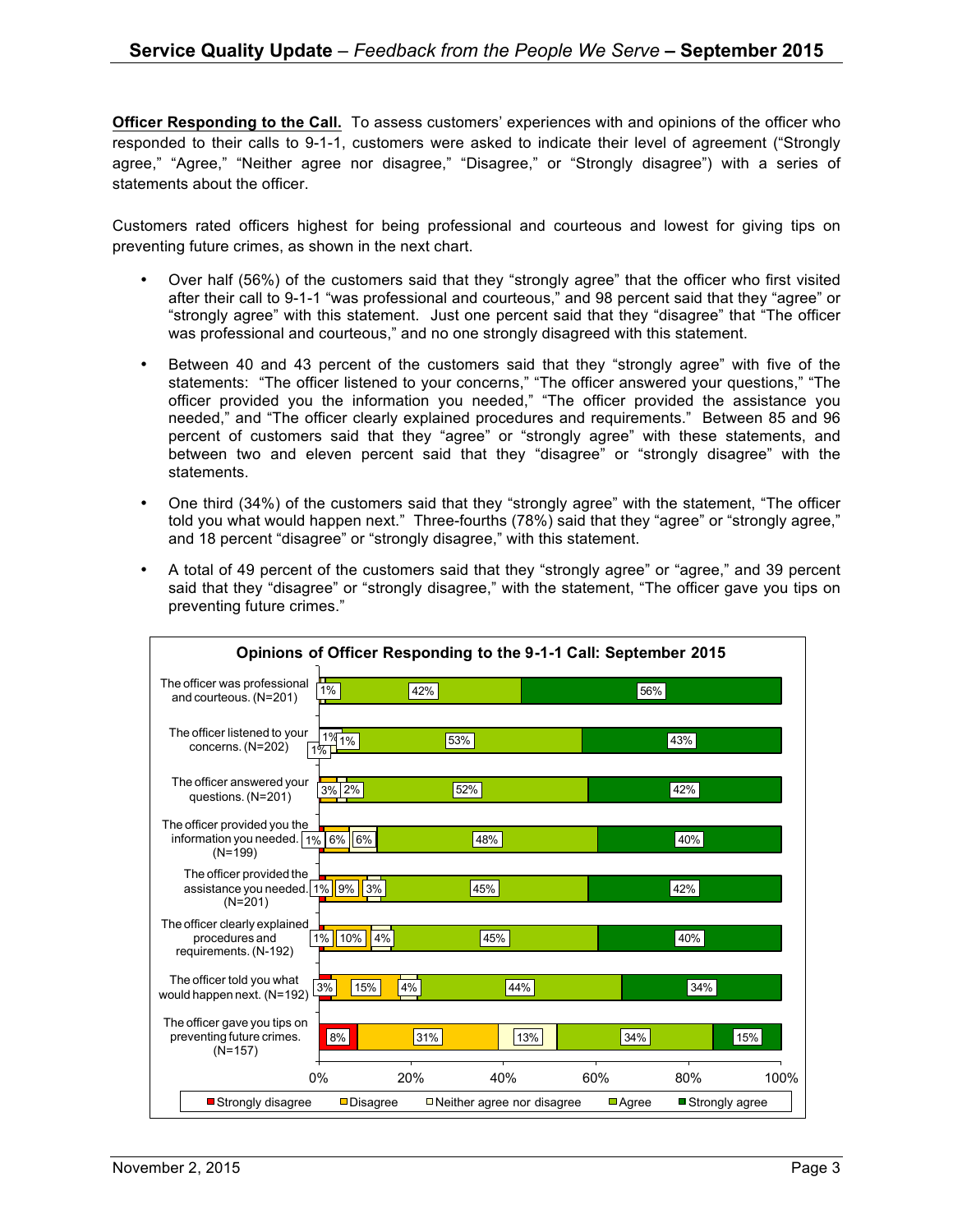Five of these items about responding officers were included in all 29 customer satisfaction surveys: "The officer was professional and courteous," "The officer provided you the information you needed," "The officer clearly explained procedures and requirements," "The officer told you what would happen next," and "The officer gave you tips on preventing future crimes." Ratings of all five of these items were significantly higher in September 2015 than they were in June 2006, when the questions were first asked. However, ratings of two of the items, "The officer told you what would happen next" and "The officer gave you tips on preventing future crimes" were significantly lower in September 2015 than in June 2015, when the most recent survey was conducted.

The three remaining items were added beginning in 2007. "The officer answered your questions," was added to the survey in April 2007. Responses to this item have fluctuated significantly over time, but ratings in September 2015 did not differ significantly from April 2007, when the question was first asked, or from the previous survey in June 2015. "The officer listened to your concerns" was added to the survey in June 2014, and "The officer provided the assistance you needed" was introduced to the survey for the first time in June 2015; ratings of these items have not changed significantly across surveys.



**Seattle Police Department Overall.** To assess opinions of the Seattle Police Department overall, customers were asked to indicate their level of agreement ("Strongly agree," "Agree," "Neither agree nor disagree," "Disagree," or "Strongly disagree") with statements about the Department, including the five statements shown in the next chart.

Customers rated the Department highest for having professional and courteous personnel, just as they rated the officer who responded to their call highest for being professional and courteous. Over one-third (36%) of the customers said that they "strongly agree" and 57 percent said they "agree" with the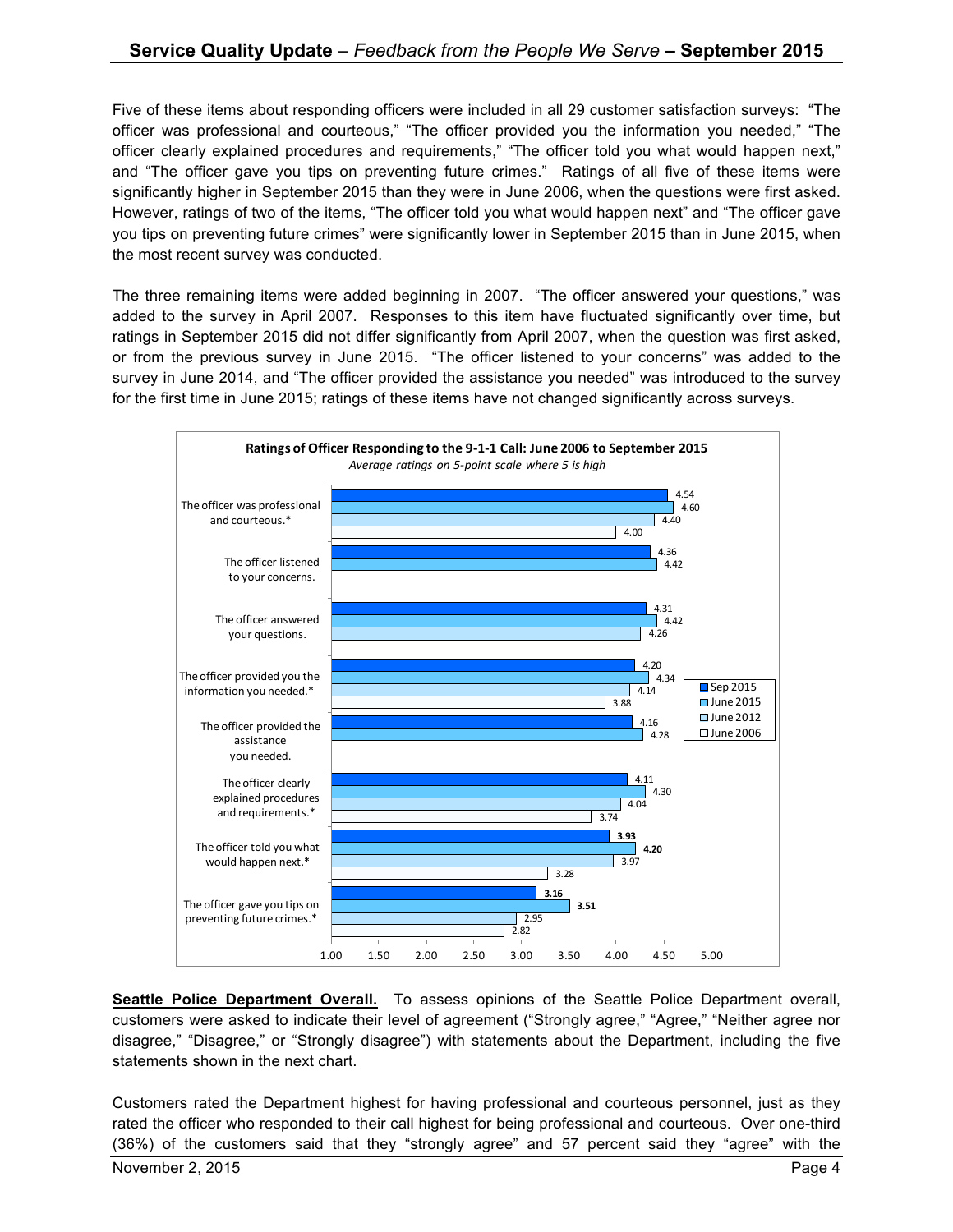statement, "Department personnel are professional and courteous." Just four percent said that they "disagree" or "strongly disagree" with this statement. Between 18 and 26 percent of the respondents said they "strongly agree" (a total of 69% to 77% either "agree" or "strongly agree") with the other four statements about the Department; between 15 and 18 percent said that they "disagree" or "strongly disagree" with these statements, as shown in the next chart.



These questions about the Department overall were included in all of the customer satisfaction surveys, and responses to the questions changed significantly over time. Four of the items increased significantly between June 2006, when the surveys began, and September 2015: "Department personnel are professional and courteous," "The Department focuses on the public safety issues that concern you," "The Department clearly explains its procedures and requirements," and "The Department is a good resource for information about preventing crime." Ratings of the item, "The Department is available when you need them," fluctuated over time but were the same in June 2006 and September 2015.

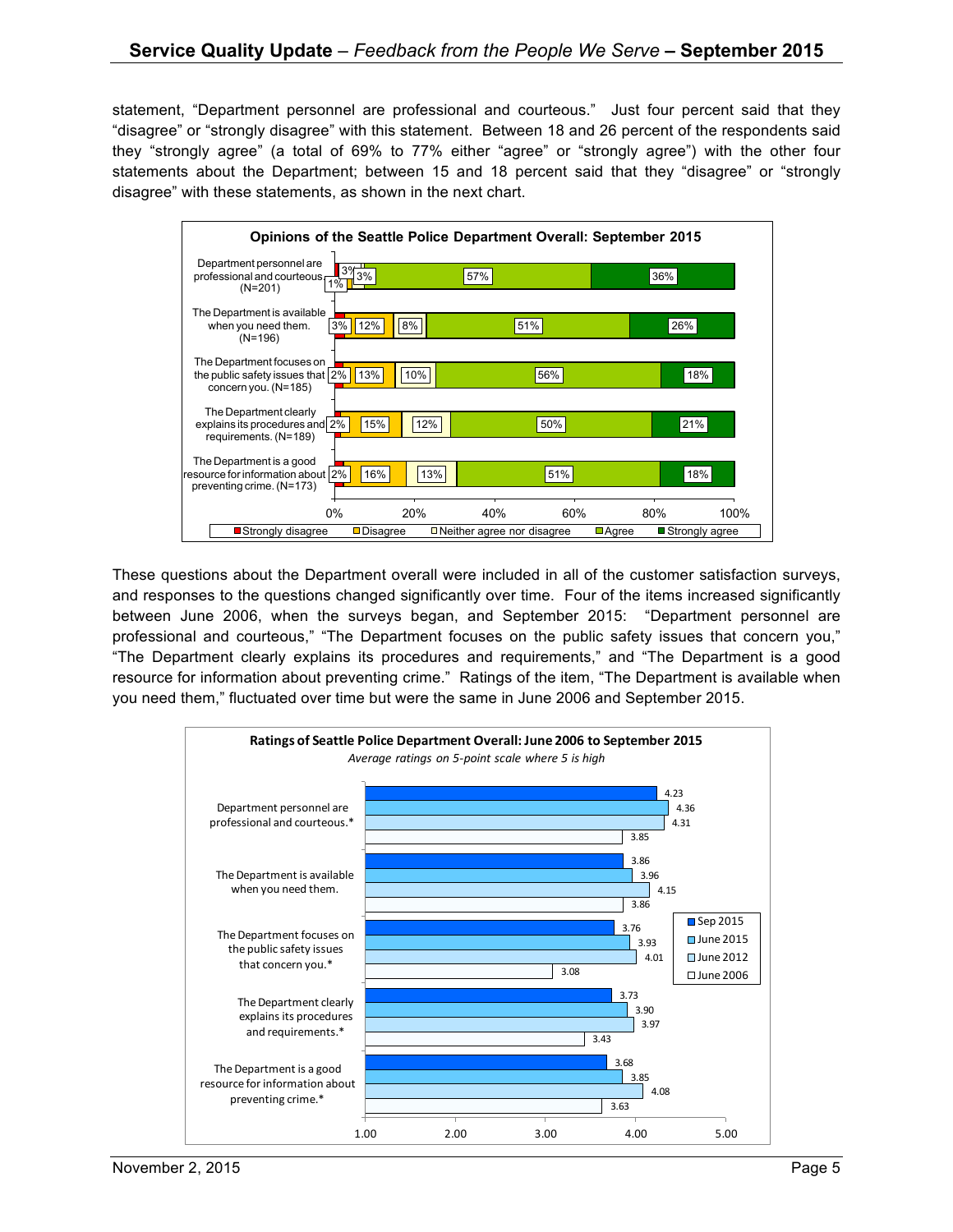**9-1-1 Operations.** About two-thirds of the customers rated their satisfaction with the assistance provided by the 9-1-1 operator and with the speed with which their call was answered as 5 on the five-point scale where 5 means "extremely satisfied" (69% and 63%, respectively). A total of 88 and 78 percent rated their satisfaction with the assistance and the speed with which their calls were answered as either a 4 or a 5 on this five-point scale, respectively. Three percent rated their satisfaction with the service provided by the operator as either 1 or 2 on the five-point scale where 1 means "not at all satisfied." Eleven percent rated their satisfaction with the speed with which their calls were answered as 1 or 2. These results are shown in the next chart.



The questions about customers' satisfaction with the service provided by the 9-1-1 operator have been included in all 29 surveys. The ratings in September 2015 were significantly higher than in June 2006, when first asked. Ratings of satisfaction with the speed with which calls were answered did not change significantly between June 2015, when first asked, and September 2015.



Beginning In June 2015, customers were asked if they reached an operator the first time they dialed 9-1-1 and, if not, how often they dialed 9-1-1 to reach an operator. As the next chart shows, in September 2015, 91 percent of the customers reached an operator the first time they dialed 9-1-1, and 9 percent (19 customers) had to dial 9-1-1 more than once. In June 2015, 95 percent of the customers reached an operator the first time they dialed 9-1-1, and 5 percent (10 customers), had to dial 9-1-1 more than once. The differences between June and September 2015 were not statistically significant.

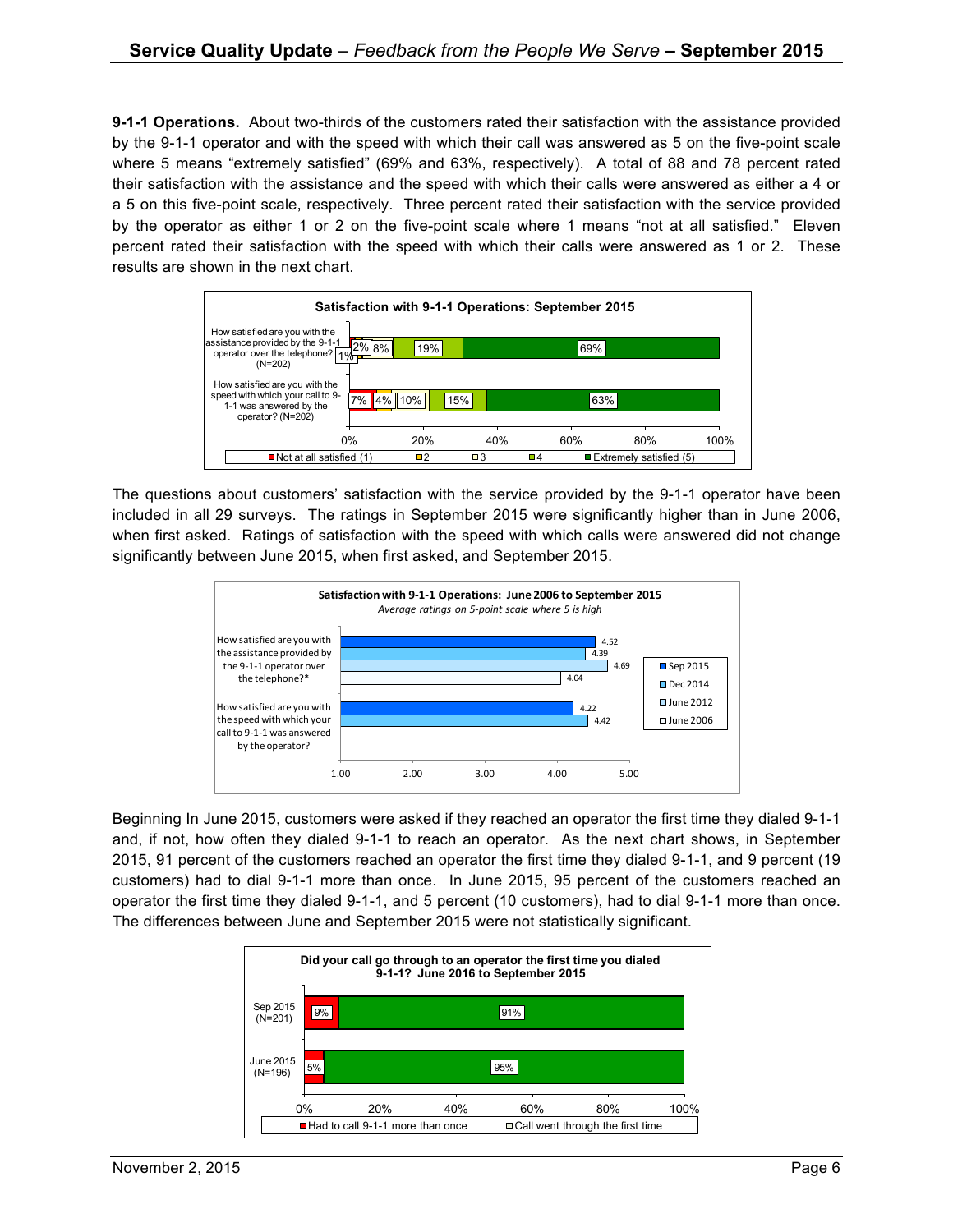Of the 19 customers who had to call 9-1-1 more than once to reach an operator in September 2015, 12 (63%) reached the operator on their second attempt, 4 (21%) on their third attempt, 1 (5%) on the fourth attempt, and 2 (11%) on their fifth attempt.

**Feelings of Safety,** Over half (54%) of the customers rated their overall feelings of safety in Seattle as 4 or 5 on a five-point scale where 5 means "extremely safe"; and 14 percent rated their feelings as 2 or 1, where 1 means "not at all safe." Over half (59%) rated their feelings of safety as 5 ("extremely safe") when walking alone in their neighborhoods during the day, and 24 percent rated their feelings of safety as 5 when walking alone in their neighborhoods at night. At the same time, just two percent rated their feelings of safety as 1 ("not at all safe") when walking alone in their neighborhoods during the day, and 15 percent rated their feelings of safety as 1 when walking alone in their neighborhoods at night.



These questions about feelings of safety were added to the surveys in November 2006 (overall feeling of safety in Seattle) and in April 2007 (feelings of safety walking alone in your neighborhood during the day and at night). Overall feelings of safety in Seattle were significantly lower in September 2015 than in both June 2015 and November 2006, when this question was first asked. Customers' feelings of safety walking alone in their neighborhoods during the day and at night fluctuated significantly across surveys, but the September 2015 results did not differ significantly from June 2015 or April 2007, when these questions were first asked. These results are shown in the next chart.

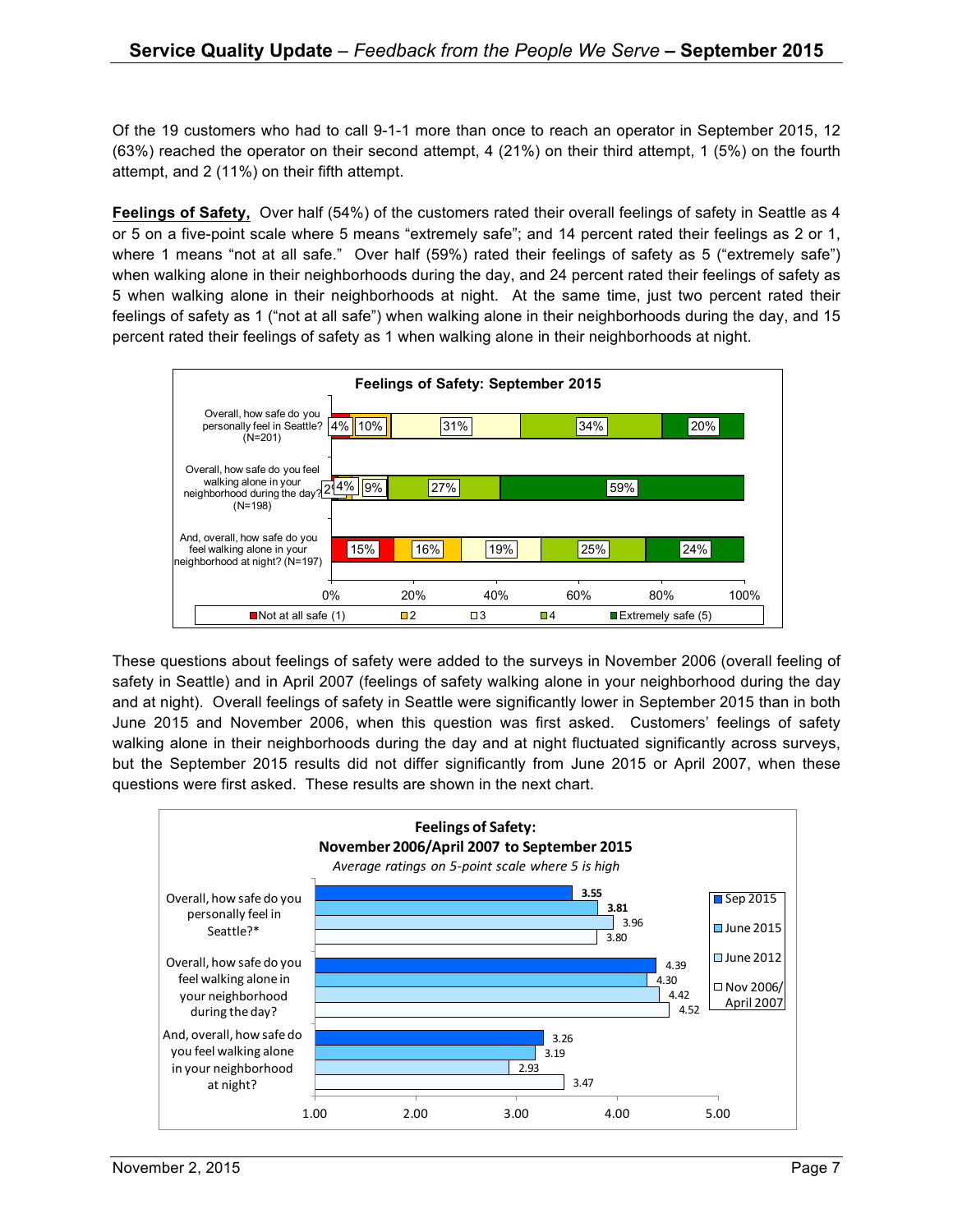When asked about the impact of the incident that caused them to call 9-1-1 on their feelings of safety, over half of the customers (57%) reported that they feel "about as safe as before the incident occurred." The remaining customers said that they either felt "less safe" (26%) or "more safe" (17%) than before the incident occurred. Similarly, when asked about the impact of the service received from the Department as a result of their call to 9-1-1, over half (58%) of the customers said that they feel "about as safe now as before they called 9-1-1," while 27 percent said they feel "more safe," and 16 percent feel "less safe."

Examining the responses to these two questions shows that the service received from the Seattle Police Department led to an increase in the percentage of customers who said they feel "more safe" (17% to 27%), as well as a decrease in the percentage of customers who felt "less safe" (26% to 16%). This indicates that feelings of personal safety increased and customers were reassured by the Department's response.



Customers' reports of the impacts of both the incident and the service provided by the Department have changed significantly across surveys. However, in every survey, the service provided by the Department led to increases in the proportion of customers saying they felt "more safe" than before – and to decreases in the proportion who said they felt "less safe" than before – in comparison to the feelings resulting from the incident that led customers to call 9-1-1. The following charts illustrate this pattern of responses across all surveys: A larger proportion of customers said they felt "more safe" and a smaller proportion said they felt "less safe" after receiving service from the Department than after the incident that caused them to call 9-1-1. The finding that the service provided by the Department leads to increases in feelings of personal safety and is reassuring to customers has been consistent across surveys.